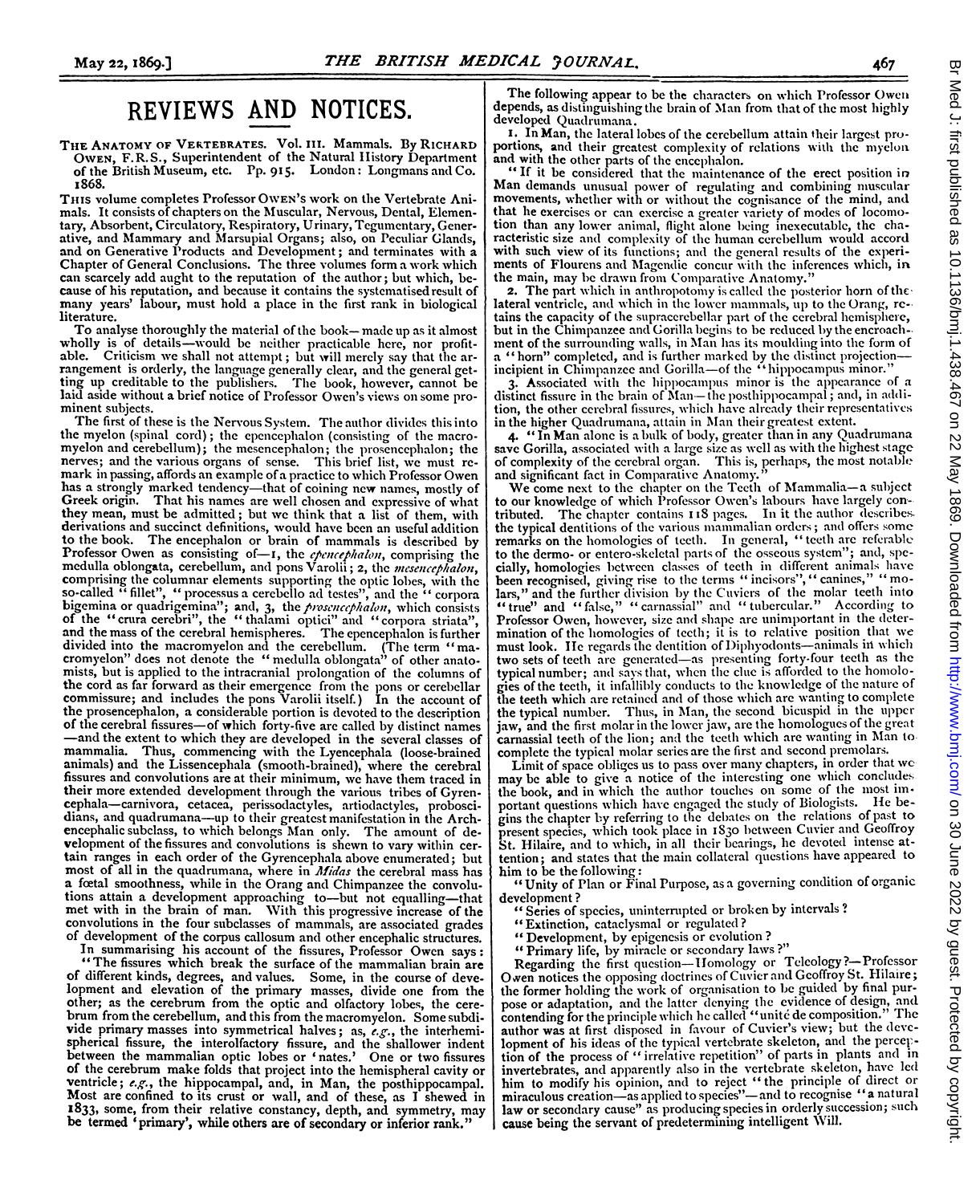Is the succession of Species broken or linked ? In answering this ques tion, Professor Owen brings forward the evidence afforded by palæontology of the existence of a gradual and connected chain between the *Palcotherium* and the now existing horse and its congeners  $\frac{1}{2}$  chain of intermediate forms which Cuvier expressly asserted to be necessary for the support of the doctrine of gradual transmutation of species, and which has been discovered since his time.

The gradation is shown in the dentition and in the formation of the hoof. *Palcotherium* had a functionally developed first premolar tooth. Palaotherium had a functionally developed first premolar tooth, and a foot with three toes. *Hirparion*, another extinct species, had the first premolar tooth smaller than in *Palcotherium*, and the lateral hoofs shortened, and, as it were, dangling by the side of the middle one. In  $Equus$ , the first premolar tooth is small and soon shed; and the lateral toes are reduced to the condition of hoofless "splint-bones". Between Palaotherium and Hipparion are two other extinct species-Paloplothe*rium* and *Anchitherium*, presenting intermediate gradations. Of these genera, the single-hoofed Horse family cannot be traced further back than the pliocene tertiary period; the tridactyle *Hipparion* belongs to the miocene strata; and the species witll three functional hoofs to the cocenes.

The consideration of the manner in which these gradations were produced leads to an examination of the hypothesis of natural selection. On this point, we shall find that Professor Owen has more to say farther on. Here, he bases an argument on the fact that animals of the genus  $E_{\text{27\textit{III}5}}$  occasionally revert to the tridactyle type. Now, he says, the mother of a tridactyle colt might also bring forth a tridactyle fily; and these, pairing, might restore the race of hipparions, with distinct phalanges and hoofs. The possibility teaches that the change "Now the fact suggesting such possibility teaches that the change

would be sudden and considerable; it opposes the idea that species are transmuted by minute and slow degrees. It also shows that a species might originate independently of the operation of any external influ-<br>ence; that change of structure would precede that of use and habit; ence; that change of structure would precede that of use and habit; that appetency, impulse, ambient medium, fortuitous fitness of surrounding circumstances, or a personified 'selecting Nature', would<br>have no share in the transmutative act."

Professor Owen, then, holds that the instance of the Horse and its paleo-zoic congeners shows departures from the parental type, probably sudden and seemingly monstrous, but adapting the progeny to higher purposes -and, in the case of the IIorse and Ass, fitting these animals for the use of Man. The origin of new species is not, therefore, to be ascribed to a succession of creative changes; and their disappearance has not been the result of cataclysmal destructions, but has been due to defeat in the contest which the individual of each species had to maintain against surrounding agencies. In this the author agrees with Mr. Darwin, whose know ledge and labours, he says, have furnished large illustrations of the principle regulating the extinction of species.

The author now comes to an examination of the doctrine of Natural Selection as applied to the *preservation* of species; and here he dissents from Geoffroy St. Hilaire's hypothesis of the effect of the "ambient" medium" in producing changes, and from the natural selection doctrine of Darwin. Taking a low form of animal life-the coral-polype-as his text, Professor Owen asserts that it is unnecessary and unreasonable to invoke the aid of a new application of creative power for the formation<br>of every species of coral, or for the transition from the old quadripartite<br>to the modern sexpartite type; that there is no evidence that the coralpolypes that formed the reefs of Wenlock and Cheddar worked in an ocean constituted otherwise than the present; and that an innate tendency to deviate from parental type, independent of inner volition (im-<br>possible in the case of the coral-polype) or of outward selection, has been possible in the case of the coral-polype) or of outward selection, has been<br>the most probable way of operation of the law of derivation of species.<br>Extending, now, this doctrine of derivation, Professor Owen asks—

in entering on the question of Epigenesis or Evolution-whether the de-monstrated series of conversions may not have included that into the vital form. Once a believer in the doctrive of successive development<br>of the simplest forms of living beings from pre-existing germs, he appears<br>now to have abandoned that notion, and to be, in this matter, a fol-<br>now to h

and the observed gradations of living things, to suppose that sarcode or the protogenal jelly-speck should be formable through concurrence of conditions favouring such combination of their elements and involving a change

I I e compares the attractive and assimilative movements exhibited by the *protogenes* or amceba with the phenomena of magnetised substances;

and asks whether the amæbal phenomena are so much more different from the magnetic than they are from the mammalian phenomena, as to demand a special miracle, or creative act, for their manifestation.

"It is conceivable that the same CAUSE which has endowed His world with power convertible into magnetic, electric, thermotic, and other forms or modes of force, has also added the conditions of conver-sion into the vital mode."

The author next notices the phenomena of Mind as associated with brain, and regards thought as bearing the relation to the brain of man that electricity bears to the battery of the torpedo: "both are forms of force, and the result of action of their respective organs." He protests against being charged with materialism because he rejects the hypo thesis that an abstract entity produces psychological phenomena by using the brain as a mere instrument; and asserts that his doctrine is not inconsistent with religious belief, and that his "faith in a future life and in the resurrection of the dead rests on the ground of their be ing parts of a divine revelation." Mental phenomena are, then, but the highest manifestations of life; and life itself-as Locke stated-" is not the substance itself, but an affection of it."

lie finally touches on a delicate question-the nature of the soul. Regarding this, he dissents from the ordinary theologian's view; and believes it to be <sup>a</sup> result of the work of brain-how produced, is <sup>a</sup> mystery. But he believes that, in the resurrection of the body, soul will again, as now, form <sup>a</sup> part of the "reintegrated sum of forces". We think that there are many who, admitting the doctrine that the term<br>Life is only an expression denoting the aggregate of the phenomena manifested by living beings, and dependent on a proper amount and quality of matter, and that Mind is the highest manifestation of life, will consider that Professor Owen has not sufficiently distinguished between Mind and that entity of which science can teach little or nothing, but the belief in which, as that in the resurrcc'ion of the body, is founded on divine revelation. This is the only comment which we shall make on this highly interesting chapter. Each man who reads it must study it as the expression of opinion on the part of one, from whom some com-<br>ment on the subjects treated in it would naturally be expected.

Of the work itself, the author's reputation renders praise superfluous, and criticism presumptuous. As science advances, what he has written will be, more or less, confirmed or modified, and some may be even proved to be erroneous. But the work will still remain a monument<br>of patient labour and profound thought, worthy of one who glories in having been a disciple of Cuvier, and the conservator of the museum of John Hunter.

## RESEARCHES ON THE INTIMATE STRUCTURE OF THE BRAIN. Second Series. By J. LOCKHART CLARKE, F.R.S., etc., Philosophical Transactions, 1868; Part I.

OUR readers will hardly require to be reminded that to Dr. LOCKHART CLARKE we are indebted for the most exact knowledge of the intimate structure of the spinal cord, medulla oblongata, and brain. Philosophical Transactions have been enriched by several essays on this subject from his pen, and in public recognition of the value of his researches they have been rewarded by <sup>a</sup> gold medal of the Royal Society. The medical literature of ;!e present day further bears witness to the indefatigable industry of our distinguished anatomist. The pathological anatomy of locomotor ataxy, of tetanus, and other structural diseases of the nervous centres, have all been elucidated by the investigations of Dr. Clarke, upon whom the Dublin College of Physicians have conferred the unsought distinction of their membership, in acknowledgement of the unsought distinction of their membership, in acknowledgement of his services to medical and anatomical science-a graceful act, adding lustre alike to the donors and to the recipient. The monogram now before us consists of descriptions of the morphological changes undergone by the cord in its passage into the medulla, and of the morphological changes whence the nuclei of the medulla are developed out of the elements of the cord. To speak generally, Dr. Clarke shows that the relative positions of the white and grey elements are reversed. The extremities of the posterior horns appear at the surface as the grey tubercle of Rolando; the posterior columns transformed into the posterior pyramids, are shown, being opened outwards, to form the fourth ventricle. The expanded *caput cornu posterioris* becomes the principal nucleus of the sensitive division of the trigeminus; the *cervix* gives origin to the grey matter of the posterior pyramid and of the restiform body, from which the remains of the vagal nucleus go to form the double nucleus of the auditory nerve. The hypoglossal and spinal accessory nuclei are developed in the anterior grey matter of the anterior horn and the intermedio-lateral tract. The author's researches show that the olivary bodies, which appear in the medulla, must be regarded as motor centres through which different movements are effected by sudden or violent impressions on the special senses, as they are connected